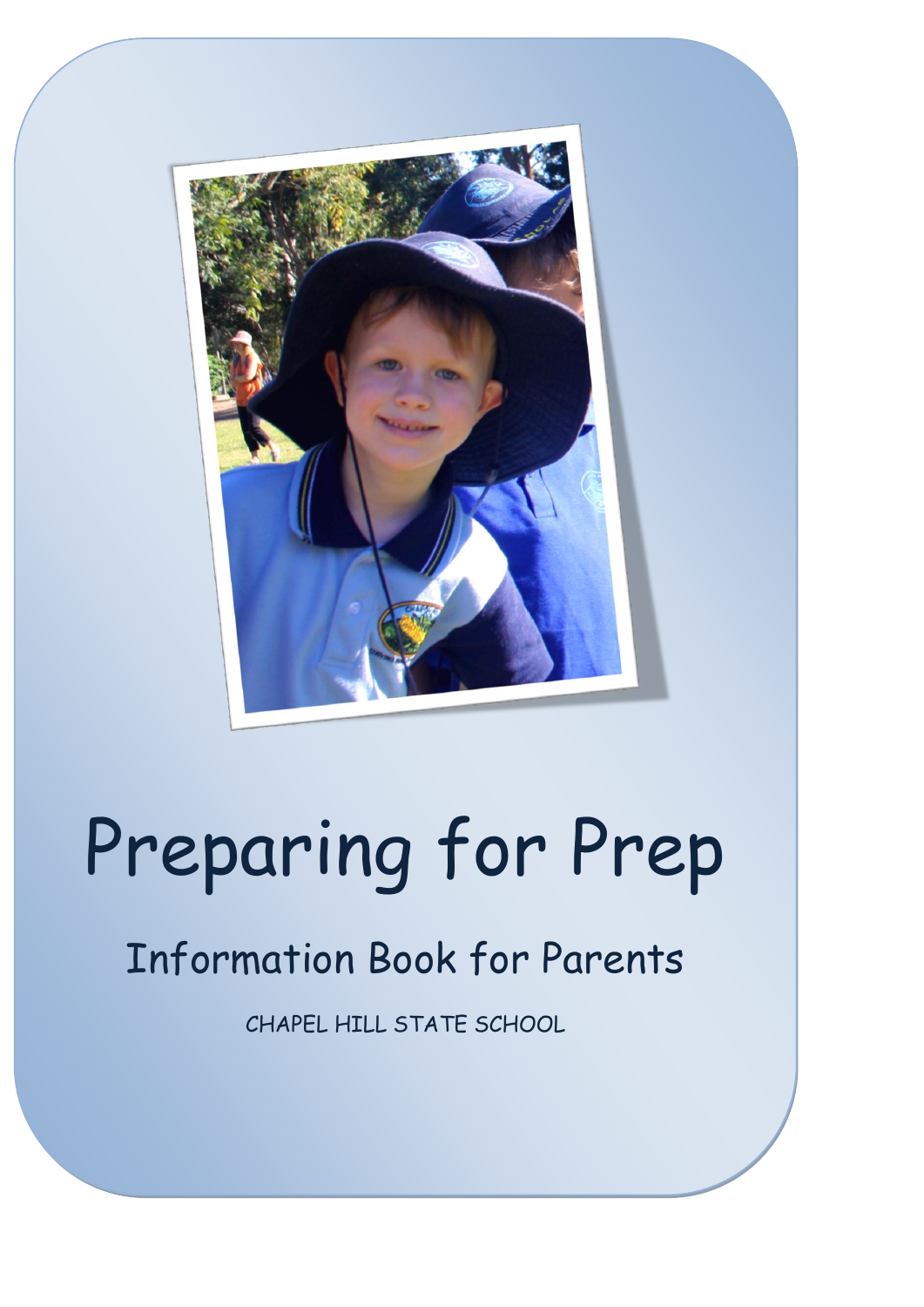#### *Dear Parents*

*We are delighted to welcome you and your Prep child to Chapel Hill Primary School. Beginning school is a very important step for all young children. It involves a number of significant changes in a young child's life. Being able to confidently and happily make the transition between home and school may lay the foundation for future success during the early years of formal education, or even longer.*

*This booklet suggests ways of helping your child develop appropriate physical, social, emotional and intellectual skills to cope with this new experience.* 

*Children develop at different rates and so start school with very different skill levels. Teachers make allowances for these differences in the programs they offer and may ask for specific information from parents from time to time. It is important for teachers and parents to work together to make your child's educational experience as successful and enjoyable as possible.*

*We hope you find this booklet a helpful source of information as you and your child prepare for a 'happy transition to school'.*

*'A happy transition to school is important in setting the foundation for a child's future academic and social success.'*

Dockett & Perry (2004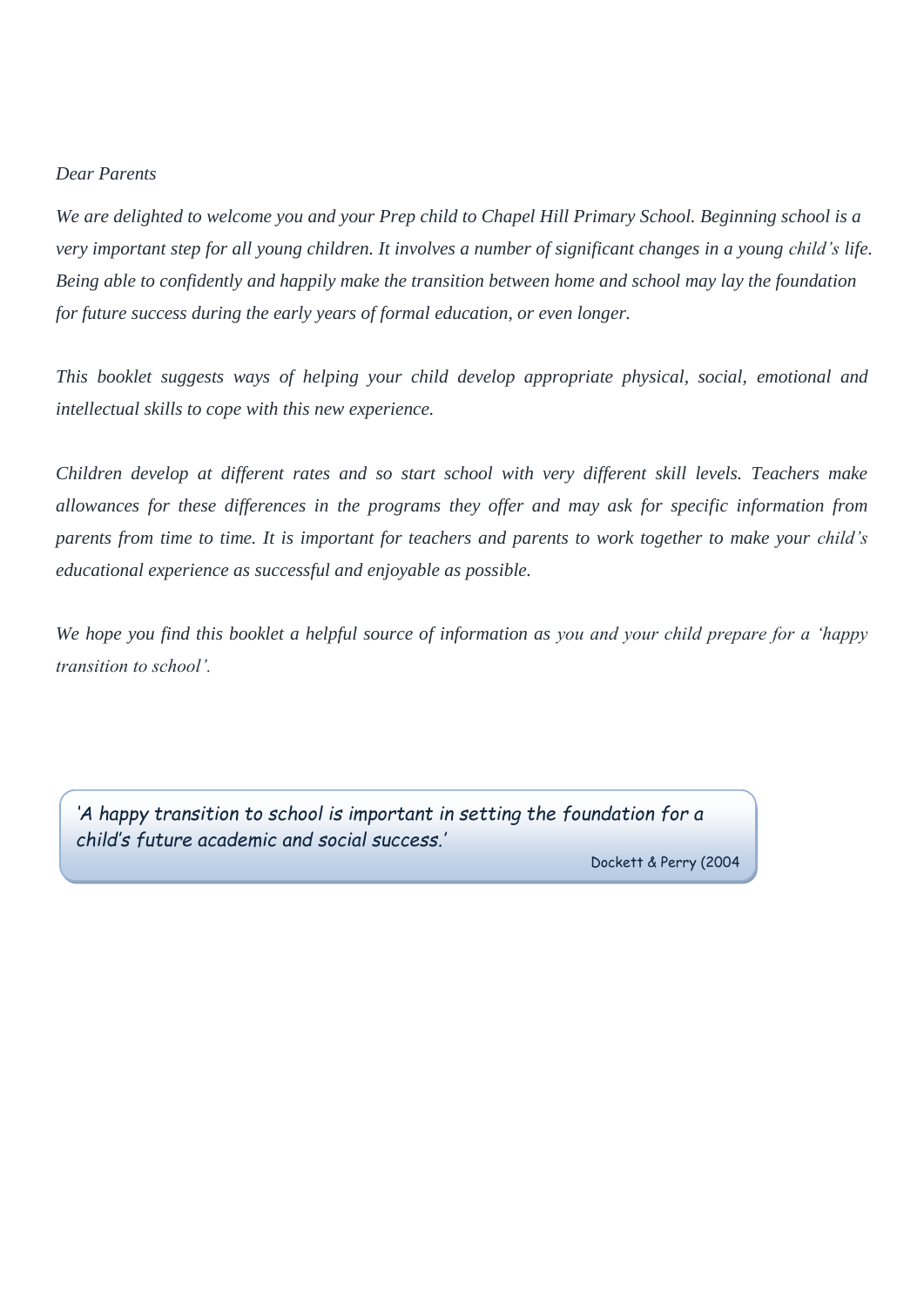# **PHYSICAL DEVELOPMENT**

#### **SKILLS**

There are two main kinds of physical skill that children need:

- those that are necessary for looking after themselves when an adult is not able to help.
- those that enable them to join in with all learning activities at school.

These important skills include the following:

#### 1. **Eating**

At school, children need to:

- feed themselves,
- unwrap food packaging,
- undo their lunchbox,
- unscrew their drink container,
- drink with a straw,
- peel a piece of fruit.
- get a drink from a tap,
- clean up any mess left after eating.

#### **2. Toileting**

Children need to:

- go to the toilet by themselves,
- be able to undo and do up any buttons and zips,
- flush the toilet,
- wash their hands,
- manage the taps.

'Accidents' can sometimes happen and Prep teachers try to prevent these by making regular visits to the toilet during the first weeks. Parents should consider sending spare underclothes if any problems are expected.

#### **3. Dressing**

Children must be able to take off and put on their jumpers, socks and shoes by themselves. Parents can help children to learn these skills by encouraging them to dress themselves and tie their own laces. The school recommends selecting shoes with Velcro closings.

#### **4. Nose blowing**

It is important for health and cleanliness that your child is aware when their nose needs wiping or blowing and that they are able to do this independently.

#### **5. Eye-hand co-ordination**

This is the ability to direct the hand with the eye. It is important for many things such as writing and catching balls. You can help your child develop these skills with activities such as using scissors, painting, drawing, colouring, water and sand play, building with blocks, throwing, catching and hitting balls.

#### **6. Basic Movements**

At school, children will participate in many new games and activities that include walking, running, jumping, hopping and skipping. Most children develop and refine these skills by having opportunities to play freely.

#### **7. Clear Speech**

Clear speech is developed over many years in a relaxed atmosphere. Parents are encouraged to extend their children's speech and language by talking with them and modelling good speech.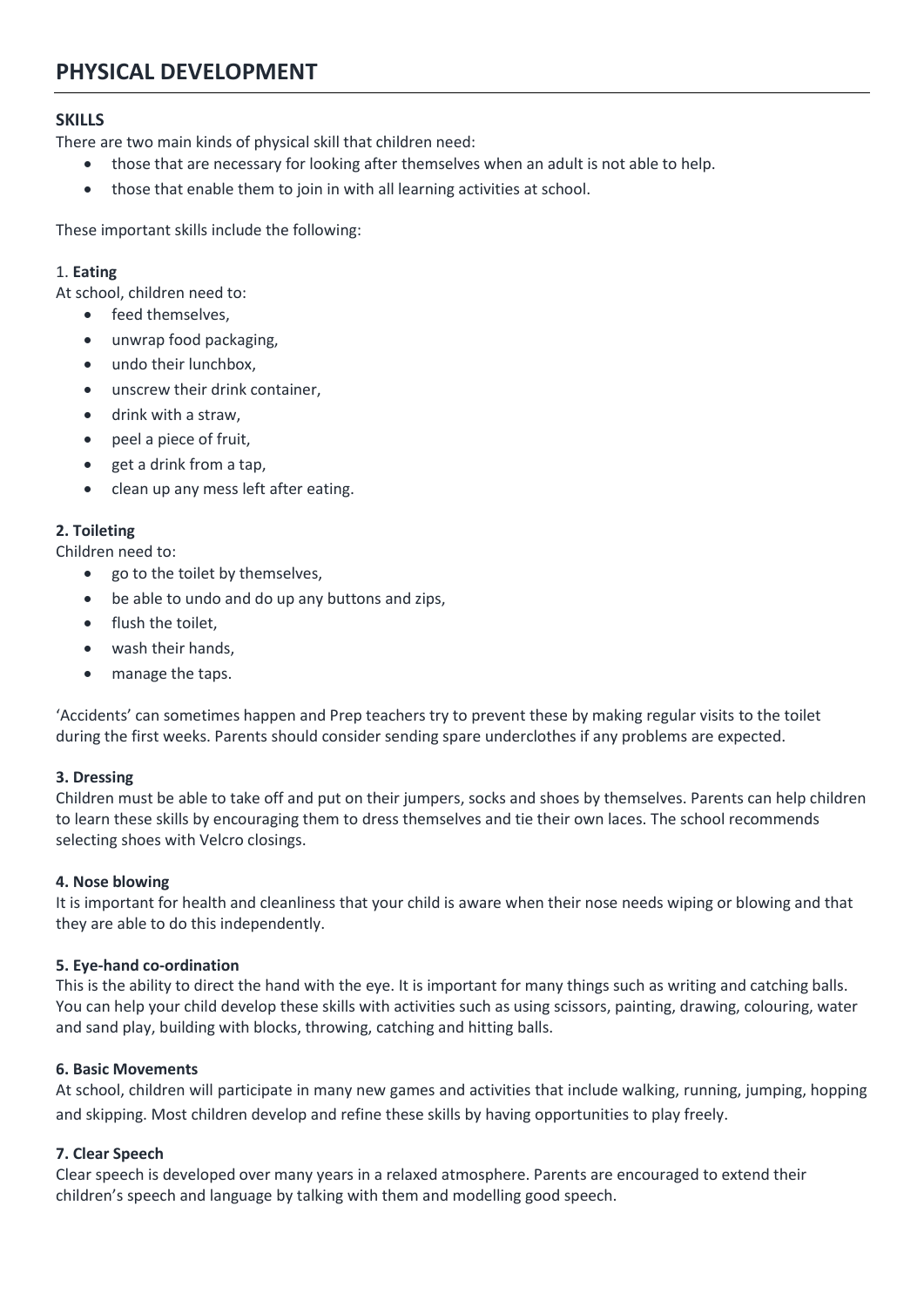If you are worried about your child's speech or language development, you may seek advice from hospitals with speech therapy clinics or speak to your child's teacher.

#### **6. Basic Movements**

At school, children will participate in many new games and activities that include walking, running, jumping, hopping and skipping. Most children develop and refine these skills by having opportunities to play freely.

#### **7. Clear Speech**

Clear speech is developed over many years in a relaxed atmosphere. Parents are encouraged to extend their children's speech and language by talking with them and modelling good speech.

If you are worried about your child's speech or language development, you may seek advice from hospitals with speech therapy clinics or speak to your child's teacher.

## **HEALTH**

If your child has an illness or condition that affects their health the class teacher should be told. The teacher should also be told about the effects of any treatment or medication your child is having so that allowances can be made, both in and out of the classroom. The school must be informed of any diagnosed allergies or asthma that your child suffers from. Your child's action plan must be sent to school. If parents have any concerns about health issues it is worthwhile getting a medical opinion before your child starts school. Some areas for consideration are listed below.

#### **1. Eyesight**

There are many different eye problems, some of which may not be noticeable until your child is asked to do various activities such as reading, writing or playing with a ball. If your child finds any of these activities difficult then eye problems may be a possibility.

#### **2. Hearing**

Small children frequently suffer from ear, nose and throat infections, which may result in temporary hearing loss. If your child has many of these infections, or does not seem to be hearing well, parents should seek advice from the family doctor.

#### **3. General Health**

Starting school can be a tiring experience, even for a healthy child. If your child has a minor illness that is stopping him or her from sleeping or eating well it would be wise to have the illness treated. It is important that your child sleeps for at least 10 hours every night. They need a healthy diet every day, which should include a healthy breakfast - giving them a good start to the day.

### **SOCIAL DEVELOPMENT**

At school children will meet and be expected to interact with many new people, both adults and children. When children have opportunities to mix with other people they learn skills to help them to cope with the social aspects of school.

#### **1. Learning how to relate to adults**

Children learn how to relate to adults when they:

- are minded by someone other than their parents.
- play at the homes of friends.
- go out with other people.
- learn to ask for things in shops.
- go to playgroups and kindergarten.

When your child is comfortable with adults, can listen to the teacher, follow directions and make their needs known to the adults at school, learning becomes more enjoyable and successful.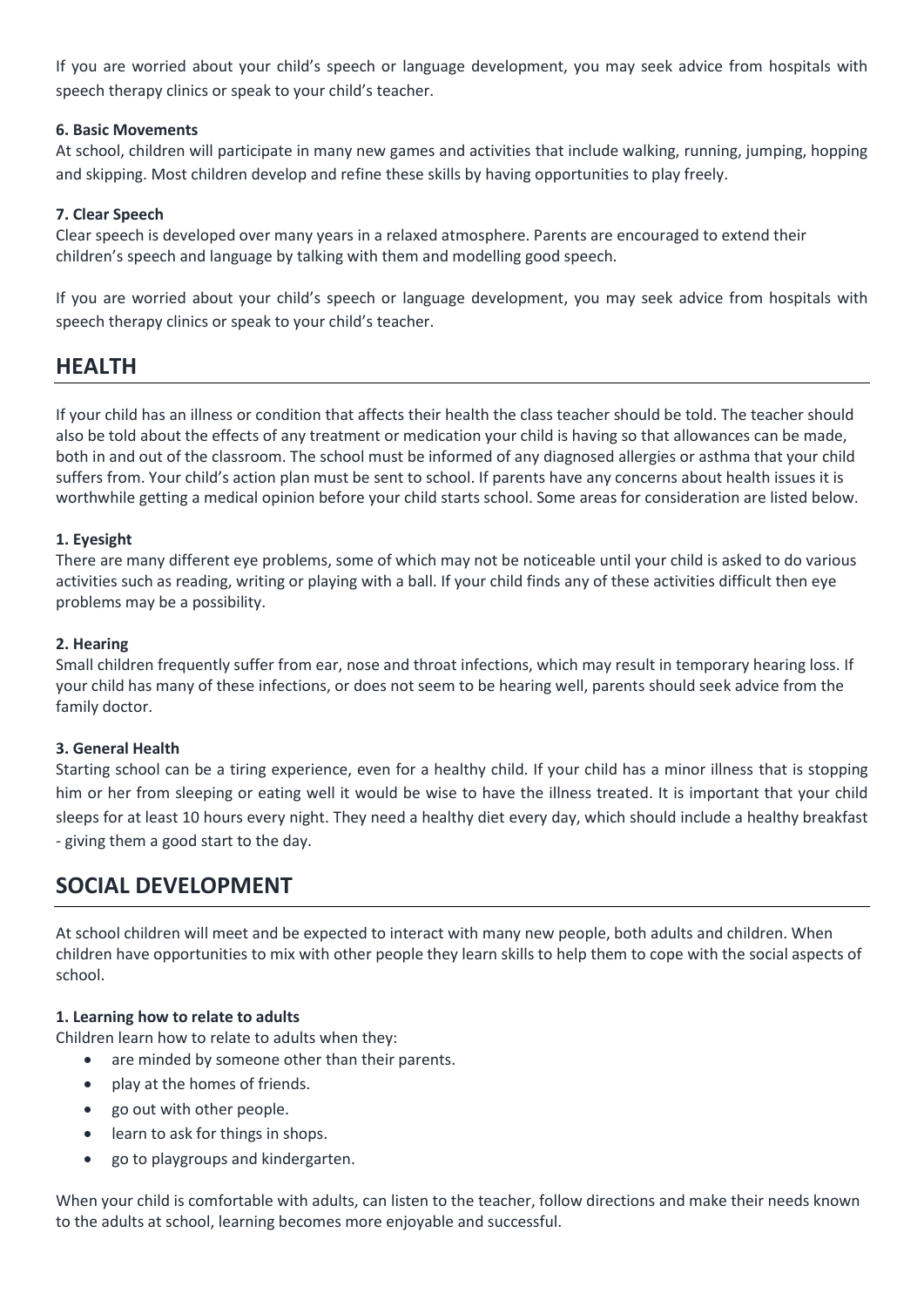#### **2. Learning how to relate to children**

Children learn how to relate to other children when they have the opportunity to play together.

#### **3. Sharing, taking turns and co-operating**

Children often work in groups at school and this means taking turns, sharing materials and co-operating. They will also need these skills in the playground.

Children learn to share when they wait their turn or allow other children to play with their toys. They learn to cooperate when they help to prepare family meals, make beds or do other simple jobs around the home. Children feel rewarded when parents notice these things and praise them for their efforts. Playing games with adults also teaches children how to take turns and cope when they do not win.

# **EMOTIONAL DEVELOPMENT**

#### **1. Separation**

Coming to school each day is made easier if your child is able to separate happily from their parents or carers. When parents tell their child that they are going to leave but will be back, and then keep their promise, their child learns to accept separation. If your child is worried about being separated from you, they may not be able to concentrate and enjoy what is happening in school.

It also helps if parents point out the enjoyable things their child will do at school, highlighting the positives, in a cheerful and encouraging way. It does not help to say things such as "You will not be able to do that at school!" or "Did you miss me?"

#### **2. Self-control**

At school children are expected to show some self-control when playing and working with others. Often, children who lose their temper when they must wait for something, or when they do not get their own way, find other children unwilling to play or work with them.

Self-control is developed at home:

- when parents do not give in to temper tantrums and do not let the child always have their own way.
- when the child is asked to wait while the parent finishes some activity before attending to the child.
- when the parent does not give the child everything they want.

#### **3. Confidence**

A confident child generally sees themselves as being successful and will be better prepared to meet new challenges. Parents can build their child's confidence by:

- praising their efforts.
- praising new achievements.
- encouraging the child to tackle tasks of gradually increasing difficulty.

#### **4. Responsibility**

At school children will be responsible for their belongings and their work space. A sense of responsibility is developed when parents:

- encourage their child to keep their room tidy.
- expect their child to put away their own toys.
- encourage their child to do simple tasks around the home.

#### **5. Independence**

School provides a wide range of new experiences and activities for children. Those children who do not always need direction can attempt more and will probably learn more. Parents who allow their children to try things for themselves encourage the growth of independence.

#### **6. Persistence**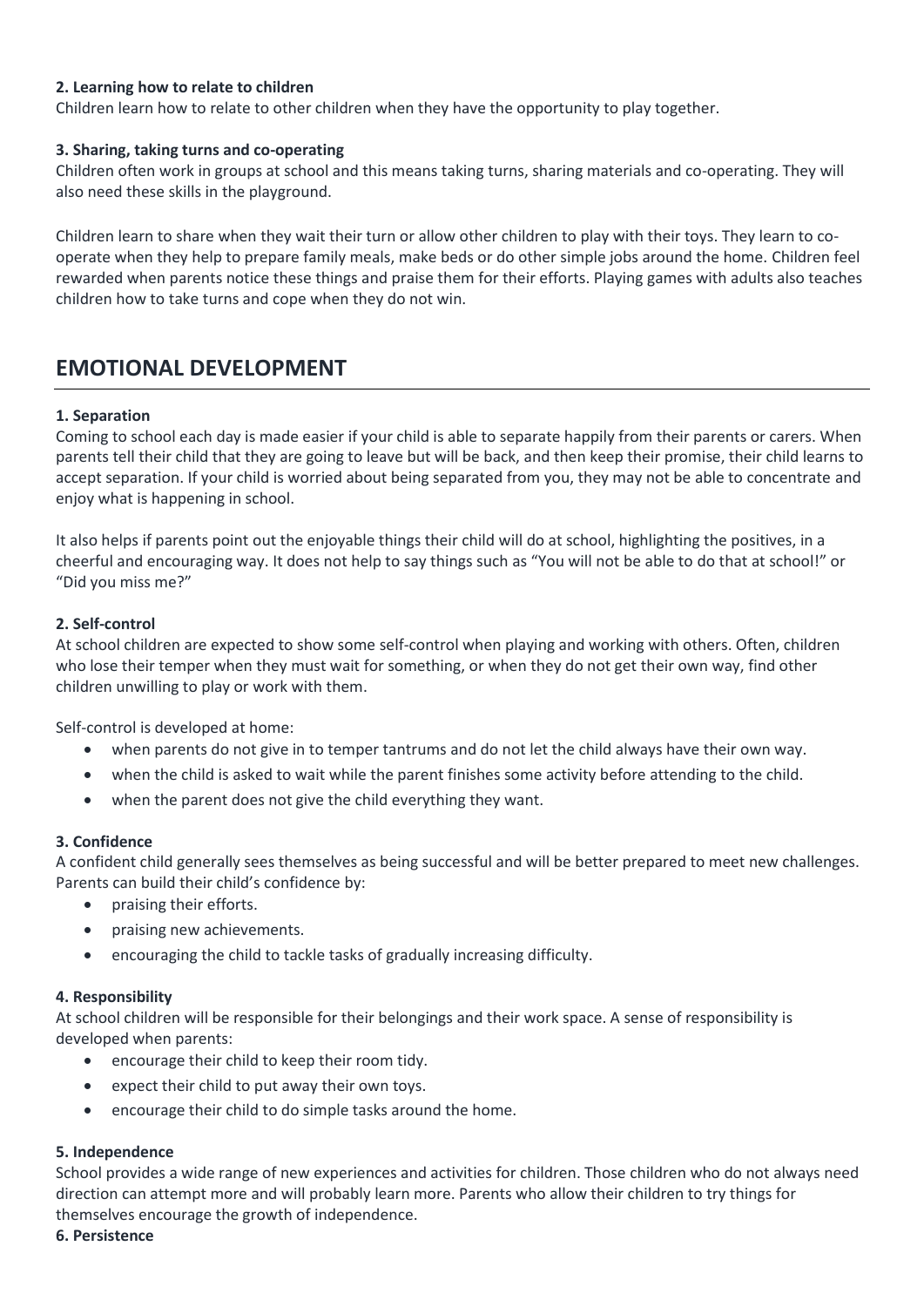At school new tasks are based on the completion and understanding of earlier tasks. Small children often give up when a task becomes too difficult. Parents can help by assisting and encouraging them to finish a task, so they learn the value of persistence.

# **Intellectual Development**

#### **1. General**

Children learn by seeing, hearing, touching, tasting, smelling and doing. Knowledge and language develop when children hear and speak the words to describe what they are doing. Children need to be given many and varied opportunities to build, play, make, travel, observe, hear stories, carry out simple tasks, help others, experiment, listen to and play music and visit friends and family. Whenever children are active and talking about what they are doing, they are learning.

It is therefore *essential for their intellectual development* that children are encouraged to ask questions and participate in conversations with parents and other family members. Whenever parents are answering questions, making observations or sharing information with children, they are teaching their child new words to express their knowledge. They are showing their child how to reason and think.

The effects that too much screen time seems to have on the developing body and brain is an area of increasing interest. Discourage long periods of screen time (smartphones, tablets, computers, and TV).

#### **2. Pre-reading skills**

Learning to read well is a very complex task and usually takes years to master. Children develop a love of literature through:

- sharing books at home for enjoyment and bedtime stories. Children should be read to at least once a day.
- belonging to the local Municipal Library and being able to choose their own stories.
- being given books as gifts. seeing you reading for enjoyment and information.

If children experience success when first starting to read they will enjoy learning the skills and practise them more often. Being able to read well makes further learning easier and allows a person to find information they need in a variety of situations. To help your child prepare for reading:

- talk with your child so that they learn the meanings of words.
- draw your child's attention to signs, advertisements and writing on packets. tell your child what is written as well as point out differences in symbols which lead to differences in meaning, e.g. Men & Women on toilet doors.

When children are read to they learn many things such as:

- meaning is obtained from print.
- reading can be a useful and enjoyable activity.
- there are 'rules' about print.
- we read from the top of the page to the bottom, going across from left to right.
- we use pictures to add meaning to the words.

#### **3. Pre-mathematics skills**

Mathematics in Preps includes:

- counting and recognising the properties of numbers.
- learning to add, subtract and group.
- measuring with concrete materials.
- recognising money.
- sequencing for time.
- simple problem solving.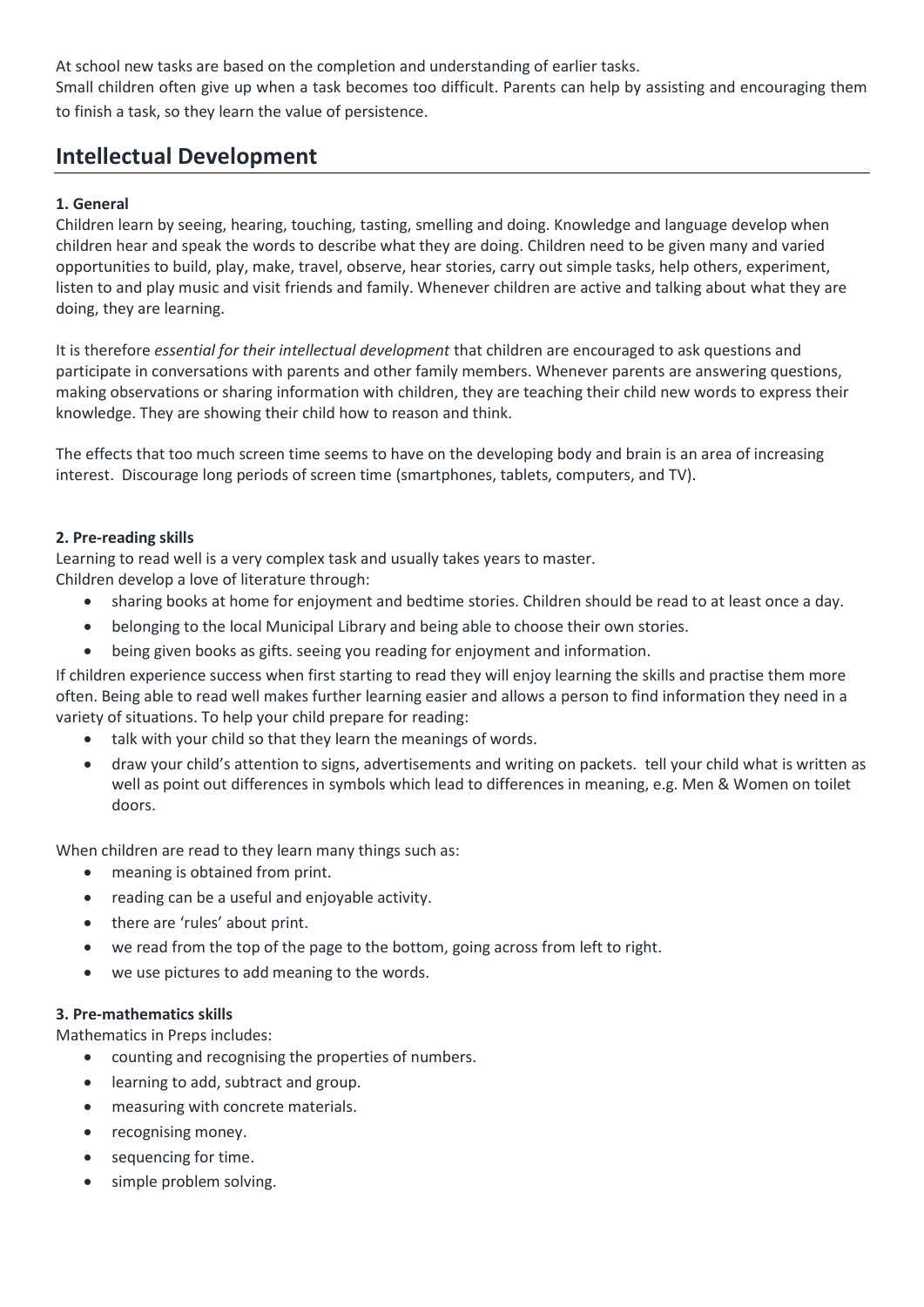Before children can work with symbols they need to understand the ideas behind them. Children who come to school understanding words such as more, less, the same as, bigger, smaller, how many, etc. are more prepared for early mathematics.

Parents and others can help prepare children for mathematics by:

- helping the child to count a few objects, such as the plates on the table, or fruit in a bowl.
- talking to the child about time, such as when a TV program will finish, that it is half an hour until Dad/Mum comes home, how many sleeps until a birthday.
- letting the child find out what they can buy with a few coins.
- talking to the child as they build with blocks, e.g. "Can you make it bigger?", "Can you find some more blue blocks?", "Is that as tall as the last one you made?"
- letting the child play with water, sand, dough, etc. so that they learn how much will fit into different sized containers.

# **Beginning School**

As the time gets close for your child to start school there are a number of things you can do to help the child settle in easily. Here are some ideas:

- make the journey to school with your child so that they know the way. It is a good idea for them to become familiar with the route.
- bring your child to our school whenever possible so that they can become familiar with the school buildings and playground.
- practise with your child what they should say when asked their name.
- write your child's name on all their clothes, and other belongings like lunchboxes and school bags. Show your child the labels so that they may recognise them when necessary.
- talk about how long the school day will be in a way that the child can understand. "It is a bit longer than kindergarten because you will have lunch and a play outside, then a story or game before I pick you up."
- talk about the difference between 'playtime' and 'lunchtime'. Show your child what you have packed for brain-snack and lunch and explain when they should be eaten. Make sure your child can easily open the lunchbox and drink container.
- a Chapel Hill Primary school bag is recommended as it will last throughout your child's primary years. It is comfortable to carry and is the correct size for all the things your child will have to carry to and from school. The school bag can be purchased from our School Uniform Shop.

#### **Parent/School Relationships**

The first day of school can mark the beginning of a clear division between home and school for a child. However, staff at the school look forward to working with parents in the interests of your children. You can help your child by:-

- finding out how to contact your child's teacher if you want to tell them something about your child or discuss their progress.
- asking if there are things that can be done at home to help the child's progress at school.
- asking how you can help at school with such things as hearing reading, helping in the tuckshop, becoming a member of P&C.
- reading the accompanying information and keeping it for future reference.
- reading the school newsletter to keep informed about events happening at school.
- looking in your child's bag regularly for additional notices and returning them promptly when required.
- attending school special events such as Parent Information Evenings, Parent-Teacher Interviews, Excursions and School Concerts.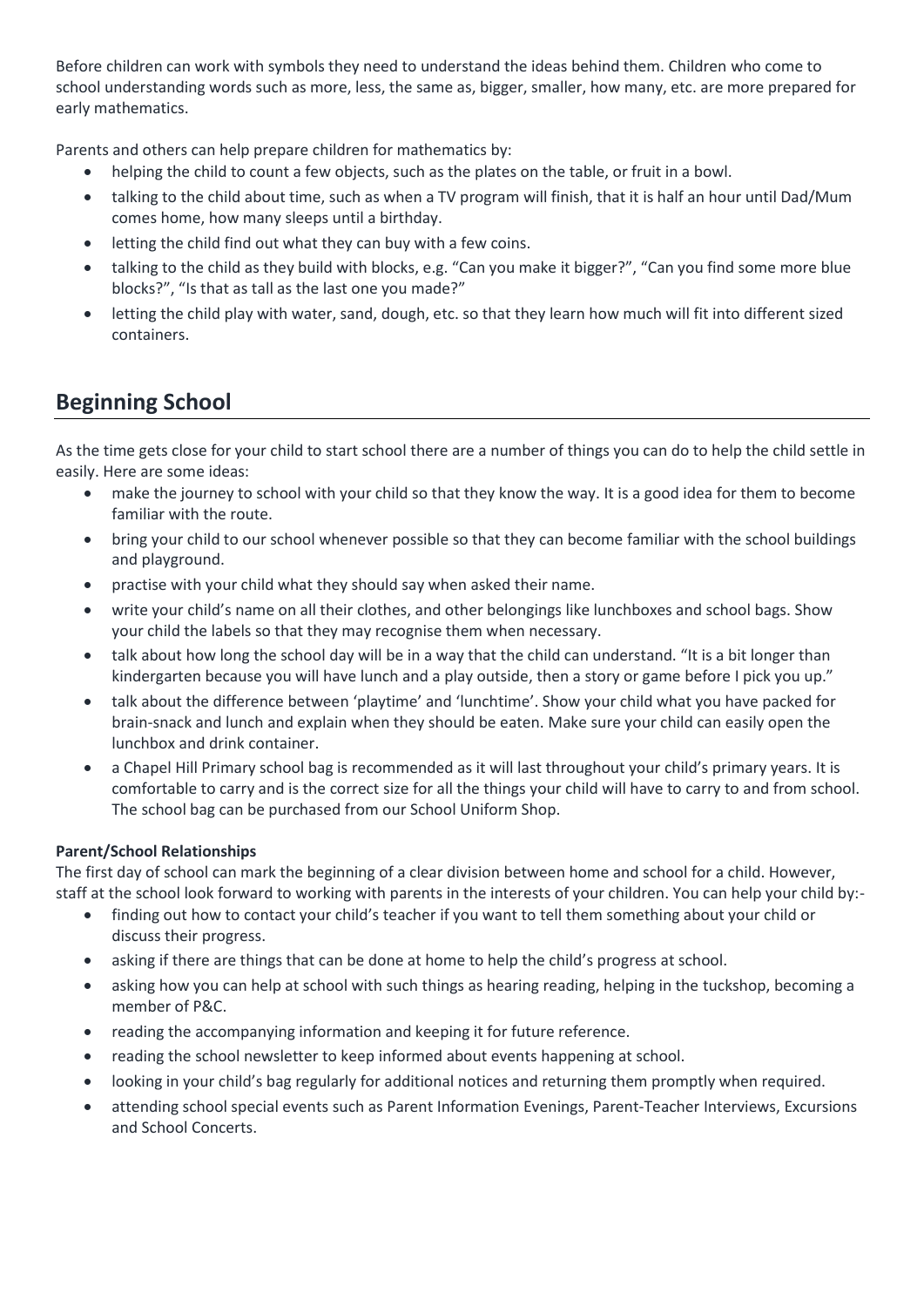#### **Parents' Feelings**

The emphasis in this booklet has been on preparing a child for school, but parents have to be prepared too prepared for the fact that they may miss the child greatly. Most parents accept this as part of a long-term process in helping the child move from total dependence to independence. They accept any mixed feelings about their child's independence and may even find that they have some time for new activities.

#### **Age of Starting**

To begin school, children need to be at least **5 years of age by the 30th of June**.

Most children start school at age 5, however, parents may like to think about the age at which they would like their child to start school. It may be in your child's best interest to delay starting school for another year. Children are not legally required to attend school until they turn 6. It is important that they are ready. It is important that they have the pre-mentioned skills to ensure a positive start to their school life.

It is worth noting that early starting does not necessarily lead to greater academic achievement. It is the parent's right and responsibility to make – within the stated limits – the decision about the age for entry to school of their child.

# **TRANSITION – A POSITIVE START TO SCHOOL**

#### **Summary - 10 Quick Tips for a Successful Transition**

1. Encourage your child to ask questions about going to school.

2. Help your child stay healthy – have regular health and dental checks and keep immunisation up-to-date.

3. Encourage your child to try to do things on their own, such as dressing, washing their hands, going to the toilet, unwrapping their food and opening their drink bottle.

4. Talk to other parents about what school is like.

5. Attend the transition programs offered by our school.

6. Talk to the school about how you can be involved in your child's life at school.

7. Show your child where the school is and talk about how you will travel to and from school.

8. Arrange play-dates with other families whose children will be going to Chapel Hill State School.

9. Practise the things your child will need to do to get ready for school, for example dressing themselves, eating breakfast etc.

10. Be positive about starting school and enjoy your child's excitement about starting school.